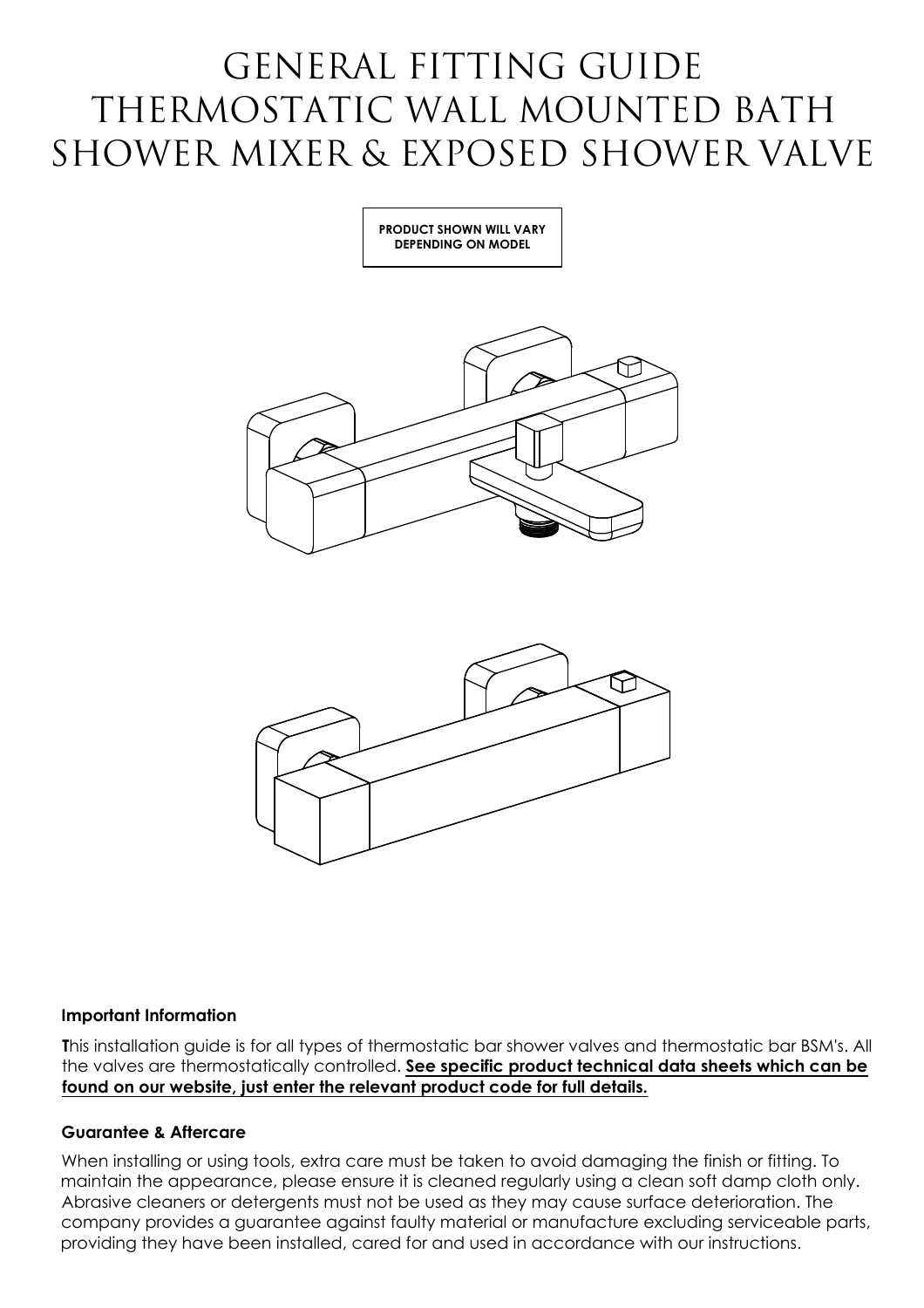# **Water Supply Regulations**

This product h<br>conform to W<br>**Earth Bonding** water Supply Regulations<br>This product has been manufactured to comply with the appropriate BS EN Standards and to conform to Water Supply Regulations 1999.

**Earth Bonding**<br>Earth any new pipework satisfactorily (Seek expert advice if in doubt).

The company reserves the right to continually evolve its product lines without notification. The company reserves the right to continually evolve its product lines without notification.<br>The company will not accept any liability regarding specification changes and their consequences The company will not accept any liability regarding<br>unless previously quoted by the company in writing.

The company will not accept any liability regarding specification changes and their consequences<br>unless previously quoted by the company in writing.<br>We recommend that this product is fitted by a fully qualified installer.

- clockwise will decredse the water temperature.<br>I**nstallation Procedure**<br>1. Prior to installation please ensure all the supply pipes have been flushed through to remove any debris and then ensure is an intertyped pipes have been flushed through to remerate the water supply is turned off.<br>2. We strongly recommend the fitting of isolation valves to the inlet feeds for ease of future
- 2. We strongly recommend the fitting of isolation valves to the inlet feeds for ease of future maintenance.
- 3. Ensure you have all the relevant tools before commencing the installation and take note of any specific markings on the product to make sure they are installed correctly.
- 4. Carefully assemble new fitting. Do NOT over-tighten as this may cause damage to the fitting. specific markings on the product to make sure they are installed correctly.<br>4. Carefully assemble new fitting. Do <u>NOT</u> over-tighten as this may cause damage to the fitting.<br>5. Connect water supply to the inlet connector.
- Connect water supply to the inlet connector<mark>.</mark><br>LH side when viewing the fitting from the front. Carefully assemble new fifting. Do <u>NOT</u> over-fighten as this may cause damage to the fifting<br>Connect water supply to the inlet connector. The HOT supply should always be connected<br>LH side when viewing the fitting from the LH side when viewing the fitting from the front.<br>Please ensure you take note of any specific markings on the product to make sure they are<br>installed correctly
- 6. Ensure fitting is in the 'on' position and turn on the water supply. Allow the tap to run for a few minutes to flush out any debris.
- 7. Check all water feed connections to ensure there are no leaks.
- 8. Check the assembled fit of the products to ensure there is no water ingress that may cause water. Check the assembled f<mark>it c</mark><br>damage after installation.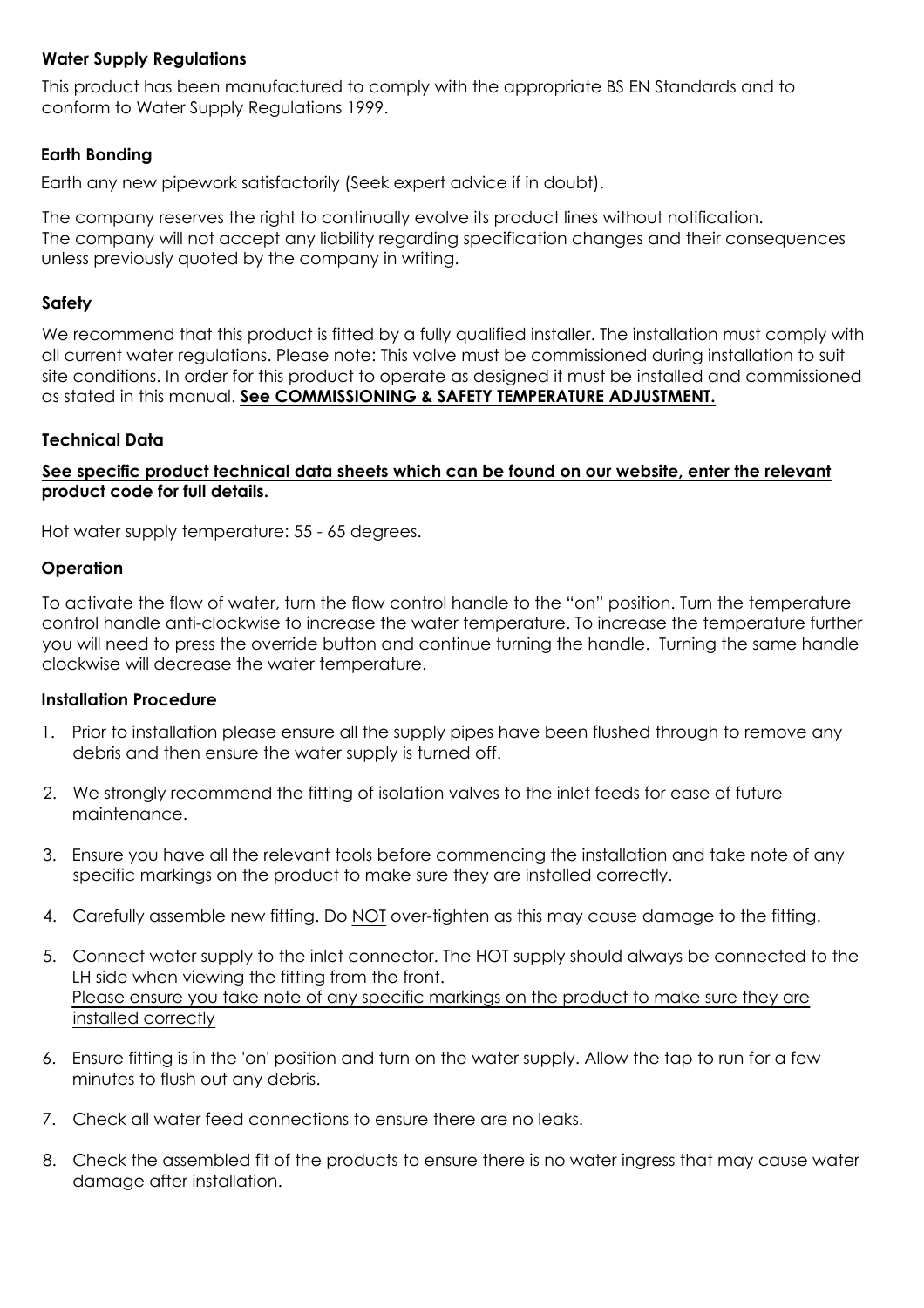

# **Commissioning & Safety Temperature Adjustment**

The shower valve temperature is factory pre-set to a safe 38 degrees at the temperature handle **Commissioning & Safety Temperature Adjustment**<br>The shower valve temperature is factory pre-set to a safe 38 degrees at the temperature handle<br>safety stop point, but under certain site conditions, calibration may be requir safety stop point, b<mark>u</mark><br>set point, if required.

Please follow the procedure below to calibrate the shower to the 38 degrees safety stop point.<br>• Check - The hot water supply temperature **Must be 55 - 65 degrees**.

- Check The hot water supply temperature **Must be 55 65 degrees.**<br>• Turn the flow control handle to the maximum flow.
- 
- Cneck Ine not water supply temperature **Must be 55 65 degrees**.<br>• Turn the flow control handle to the maximum flow.<br>• Turn the temperature handle anti-clockwise to the temperature safety stop point and check the Turn the temperature handle anti-clockwise to the temperature safety stop point and check the<br>temperature of the water from the outlet. If the water temperature is not achieving 38 degrees, temperature of the water from the outlet. If the water temperature is not achieving 38 degrees, please follow the procedure below.
- · Remove the temperature handle and put to one side.
- · The temperature cartridge stop lug and thermostatic cartridge spline will now be visible.
- · Relocate the temperature handle onto the thermostatic cartridge spline by a few mm enough to just engage with the thermostatic cartridge spline, but not so it comes into contact with the temperature cartridge stop lug.
- · To **DECREASE** the water temperature turn the temperature handle clockwise by a few increments To **DECREASE** the water temperature turn the temperature handle clockwise by a few incre<br>and allow the temperature to stabilise - measure the outlet water temperature. Repeat this and allow the temperature to stabilise - mee<br>process as necessary until 38° C in reached. • To **DECREASE** the water temperature turn the temperature handle clockwise by a few increased and allow the temperature to stabilise - measure the outlet water temperature. Repeat the process as necessary until 38° C in r
- To **INCREASE** the water temperature turn the temperature handle anti-clockwise by a few<br>increments and allow the temperature to stabilise measure the outlet water temperature. Repeat this process as necessary until 38° C degrees in reached.